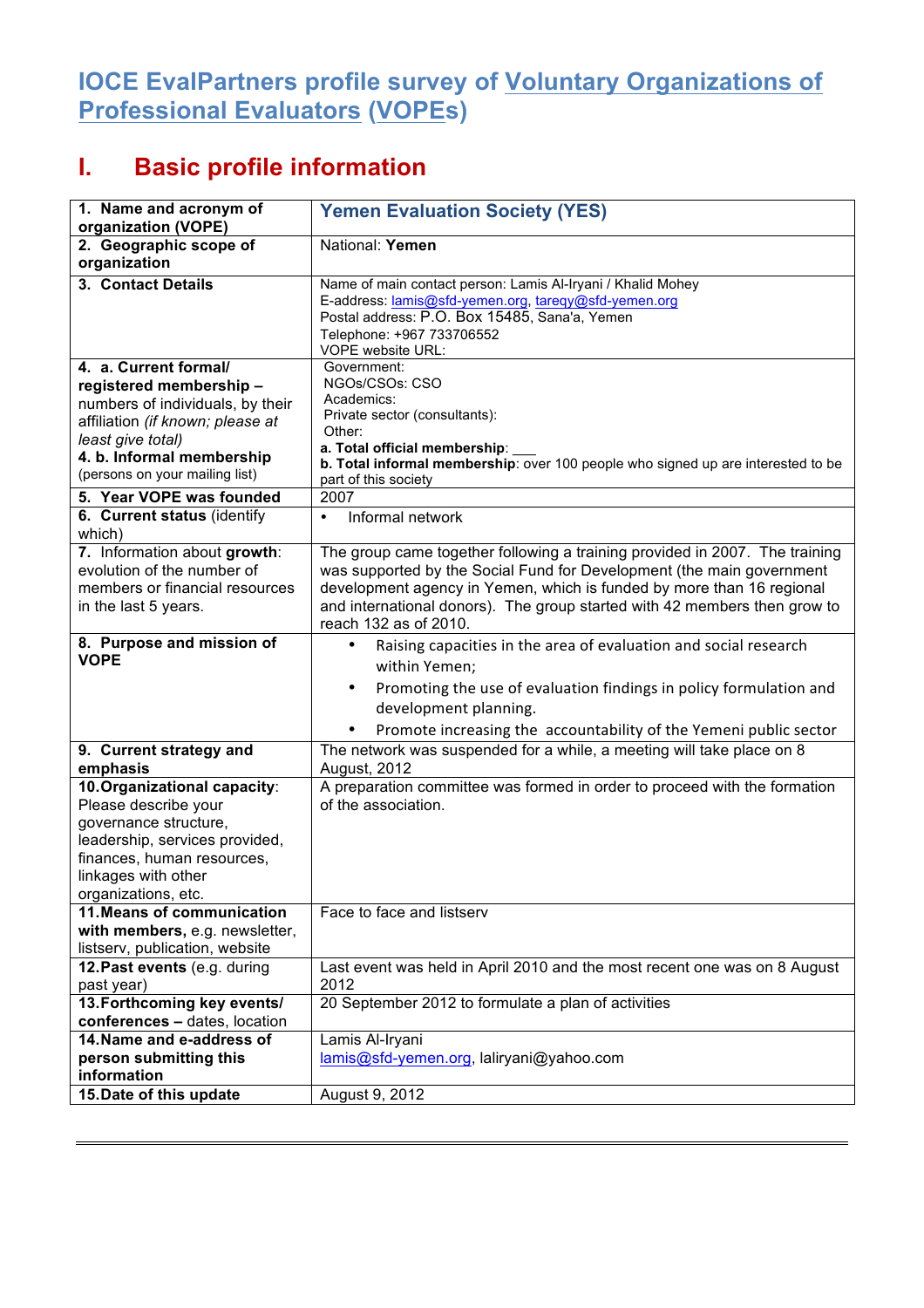## **II. Experience with Evaluation Capacity Building**

| 1. Background: Please provide<br>a brief history of the formation of<br>this organization (VOPE).<br>1.1 Who were/are the key<br>players?<br>1.2 How many members do you<br>have on your governing board/<br>committee?<br>1.3 What are the main existing<br>strengths that your VOPE is<br>trying to capitalize on?<br>1.4 What are the main<br>challenges that your VOPE is<br>trying to address?                                                                                                                                                                                                                     | Yemen Social Fund initiated a series of training sessions and workshops<br>to raise capacities in M&E at the national level. Following the first training,<br>the idea of forming Yemen Evaluation Society came up. About 43<br>professionals showed interest in such gathering and perceived its<br>importance. Seven people were chosen to pursue the formation of such<br>society, and at the same time the Social Fund continued to host<br>occasional meetings with experts, as well as workshops and seminars.<br>The last meeting for this network was organized in July 2010 and hosted<br>by Ministry of Planning with support from UNICEF Yemen, but the official<br>launch of the society had not taken place yet.<br>The political crisis of late 2010 and the events of 2011 complicated the<br>situation. However the Social Fund hosted an event on 8 August to<br>present findings of an SFD evaluation work and took the opportunity to<br>invite the members of the Society to revive the network. Currently the<br>number of members is 132.<br>The strength of the Society is that a member can benefit of the support of<br>the (SFD). Another benefit is from the Yemen Women Union who offered<br>to host the Yemen Evaluation Society (a regulation requirement to form a<br>society is to have an office space). Challenges consist of busy members<br>who do not have the time to promote this structure. It depends on a few<br>members from the Social Fund and a member from the Ministry of<br>Planning who are willing to continue to nourish such organization. Some<br>donor/development agencies from both UNICEF and DFID who were<br>committed to support such structure left the Yemeni office of their<br>organizations. Also policy makers who were supporters (champions) of<br>this imitative left their offices as a result of the recent political change in<br>the country.<br>In our recent meeting on 8 August, it was agreed to meet again with those<br>interested to develop a plan of events and to search for possible donors to<br>fund the activities, initially agreed for 20 Sept, 2012 |
|-------------------------------------------------------------------------------------------------------------------------------------------------------------------------------------------------------------------------------------------------------------------------------------------------------------------------------------------------------------------------------------------------------------------------------------------------------------------------------------------------------------------------------------------------------------------------------------------------------------------------|------------------------------------------------------------------------------------------------------------------------------------------------------------------------------------------------------------------------------------------------------------------------------------------------------------------------------------------------------------------------------------------------------------------------------------------------------------------------------------------------------------------------------------------------------------------------------------------------------------------------------------------------------------------------------------------------------------------------------------------------------------------------------------------------------------------------------------------------------------------------------------------------------------------------------------------------------------------------------------------------------------------------------------------------------------------------------------------------------------------------------------------------------------------------------------------------------------------------------------------------------------------------------------------------------------------------------------------------------------------------------------------------------------------------------------------------------------------------------------------------------------------------------------------------------------------------------------------------------------------------------------------------------------------------------------------------------------------------------------------------------------------------------------------------------------------------------------------------------------------------------------------------------------------------------------------------------------------------------------------------------------------------------------------------------------------------------------------------------------------------------------------------|
| 2. Organizational motivation:<br>What were/are the driving forces<br>of the VOPE and its historical<br>development?                                                                                                                                                                                                                                                                                                                                                                                                                                                                                                     | Members from the Social Fund for Development are the driving force, and<br>they are motivated by the desire of having a community of evaluators that<br>will not only help SFD in its evaluation work but also increase learning and<br>accountability at the national level. Also there are members who are<br>interested in increasing their capacities in evaluation particularly those<br>working as consultants                                                                                                                                                                                                                                                                                                                                                                                                                                                                                                                                                                                                                                                                                                                                                                                                                                                                                                                                                                                                                                                                                                                                                                                                                                                                                                                                                                                                                                                                                                                                                                                                                                                                                                                           |
| 3. Evaluation Capacity<br><b>Building: What has your VOPE</b><br>done to promote evaluation<br>(M&E) capacity?                                                                                                                                                                                                                                                                                                                                                                                                                                                                                                          | Between 2007 and 2009, SFD Organized three training events provided at<br>no cost to about 132 professionals. Several seminars and meetings were<br>hosted to discuss evaluation issues.                                                                                                                                                                                                                                                                                                                                                                                                                                                                                                                                                                                                                                                                                                                                                                                                                                                                                                                                                                                                                                                                                                                                                                                                                                                                                                                                                                                                                                                                                                                                                                                                                                                                                                                                                                                                                                                                                                                                                       |
| 4. Context / target entities:<br>More specifically, who are the<br>persons or institutions your<br>organization seeks to influence<br>(to strengthen evaluation<br>capacity)? For example:<br>4.1 Technical capacities to<br>supply quality evaluations,<br>partnering with experts, local<br>universities or others to<br>provide training for<br>members, etc.;<br>4.2 Strengthening VOPE<br>organizational capacity itself;<br>4.3 Enhancing the enabling<br>environment for evaluation,<br>including strengthening the<br>demand for and use of<br>evaluations by policy<br>makers;<br>4.4 Influencing governmental | The target entities including local consultants, CSOs, university<br>researchers and government M&E personnel and policy makers.<br>Most of the efforts were directed to introduce and increase evaluation<br>capacities. Most of the training was conducted by international and<br>regional consultants. Presentations were made to policy makers to<br>promote the importance of evaluation in public sector.                                                                                                                                                                                                                                                                                                                                                                                                                                                                                                                                                                                                                                                                                                                                                                                                                                                                                                                                                                                                                                                                                                                                                                                                                                                                                                                                                                                                                                                                                                                                                                                                                                                                                                                               |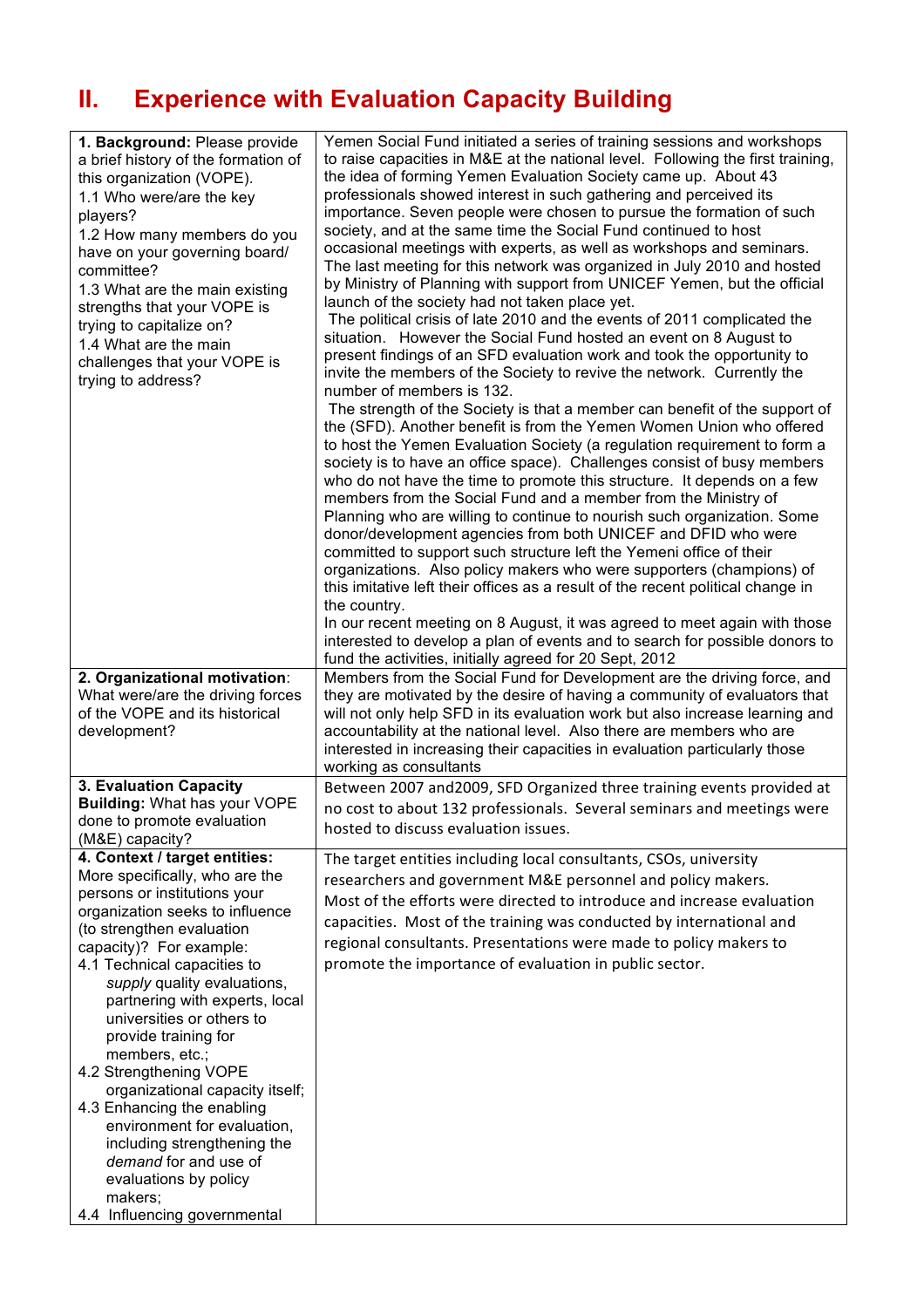| policies related to evaluation,      |                                                                                  |
|--------------------------------------|----------------------------------------------------------------------------------|
| evaluation designs and               |                                                                                  |
| implementation of M&E                |                                                                                  |
| systems, etc.                        |                                                                                  |
| 5. Public accountability: Is your    | This is an objective but has not yet materialized                                |
| VOPE helping to strengthen           |                                                                                  |
| oversight and transparency of        |                                                                                  |
| government programs? If so, in       |                                                                                  |
| what ways? Can you share any         |                                                                                  |
| success stories of evaluators or     |                                                                                  |
| others promoting public              |                                                                                  |
| accountability?                      |                                                                                  |
| 6. More specifically, what are       |                                                                                  |
| some of the key themes for           | Not yet materialized, though there were discussions of establishing a            |
|                                      | community of practice in social development, etc                                 |
| which you advocate? For              |                                                                                  |
| example, are you promoting           |                                                                                  |
| issues related to cultural           |                                                                                  |
| sensitivity, equity, social justice, |                                                                                  |
| empowerment, transformation,         |                                                                                  |
| gender, environment, poverty? If     |                                                                                  |
| so, please describe or attach        |                                                                                  |
| relevant documents.                  |                                                                                  |
| 7. Methods: Experiences in           | Organizing training in M&E                                                       |
| strengthening skills of individual   |                                                                                  |
| members, by (for example):           |                                                                                  |
| organizing workshops led by          |                                                                                  |
| local experts;                       |                                                                                  |
| organizing webinars with             |                                                                                  |
| international speakers;              |                                                                                  |
| designing and delivering e-          |                                                                                  |
| learning programmes;                 |                                                                                  |
| administering mentoring              |                                                                                  |
| programmes; etc.                     |                                                                                  |
| 8. Standards: Has your VOPE          | Not yet                                                                          |
| developed professional               |                                                                                  |
| standards/ ethical codes/            |                                                                                  |
| competencies (or adheres to          |                                                                                  |
| those developed by others)? If       |                                                                                  |
| so, please provide                   |                                                                                  |
| documentation.                       |                                                                                  |
| 9. Job opportunities: Do you         |                                                                                  |
|                                      | Not yet                                                                          |
| share employment/ consultancy        |                                                                                  |
| opportunities with evaluators on     |                                                                                  |
| your database?                       |                                                                                  |
| 10. Progress and results: What       | Introducing a culture of objective/scientific evaluation is an achievement by    |
| progress has been achieved so        | itself. Hopefully if a plan of activities is developed for this informal society |
| far in any of the above or other     | and donors are identified to increase the capacities and practices of            |
| domains? What are expected           | evaluation                                                                       |
| and unexpected results               |                                                                                  |
| achieved?                            |                                                                                  |
| 11. Lessons learned:                 | I do not have many lessons to share with others, but in our case, it took at     |
| Recommendations/ tips to others      | least a few committed people and a donor organization (in our case like          |
| for good practices on how to         | SFD), as it is not possible to sustain it based on just voluntary efforts        |
| organize and sustain VOPEs like      |                                                                                  |
| yours.                               |                                                                                  |
| 12. Next steps: What does your       | To develop an action plan for a set of events as well as to formalize the        |
| organization plan to do next?        | society                                                                          |
| 13. Willing to share with other      | For the time being is how to organize, how to sustain such a network, etc        |
| <b>VOPEs?</b> For example, would     |                                                                                  |
| you be interested in forming         |                                                                                  |
| peer-to-peer partnerships with       |                                                                                  |
| one or more other VOPEs to           |                                                                                  |
| share lessons learned, advise        |                                                                                  |
| each other? If so, describe what     |                                                                                  |